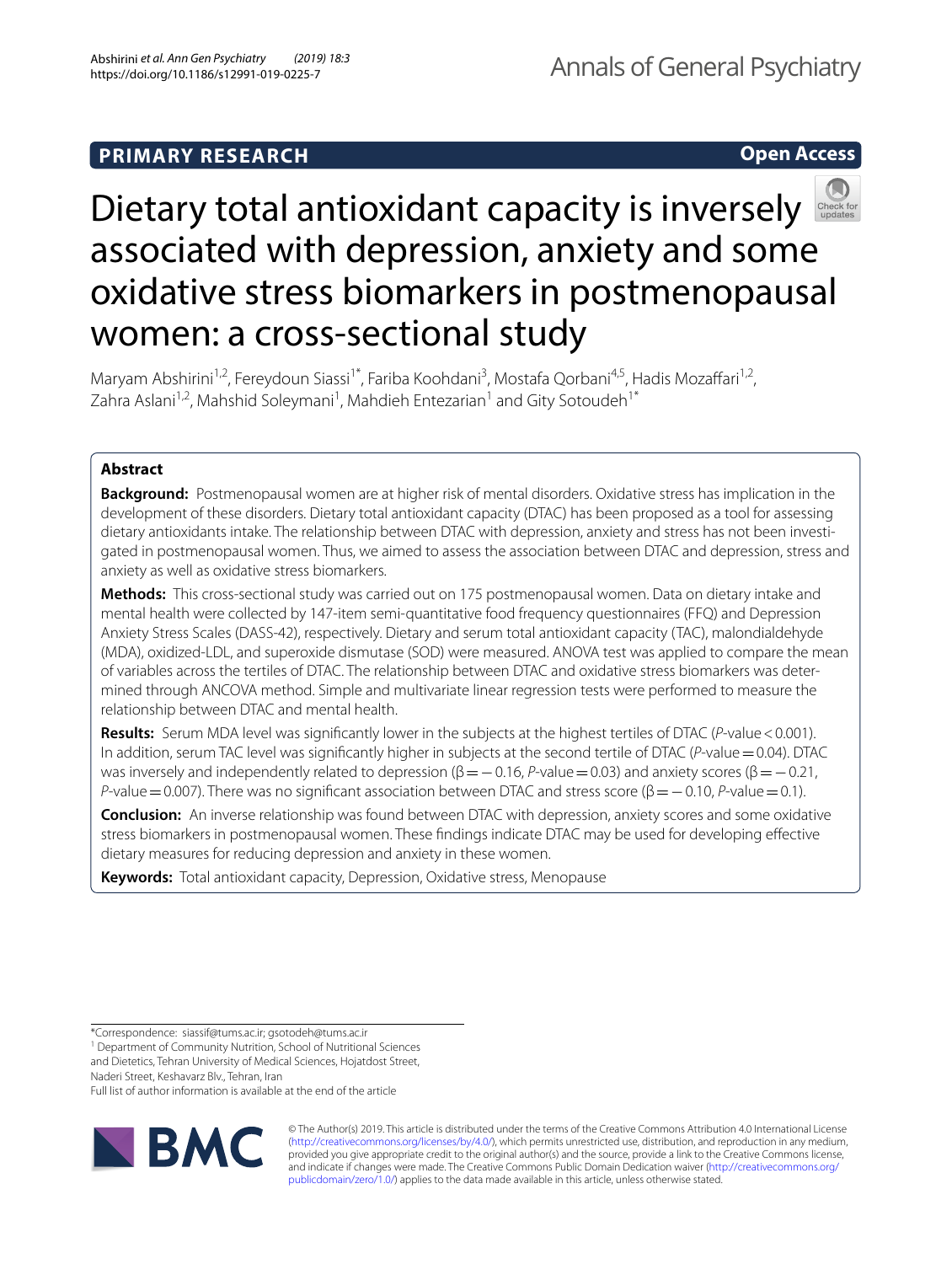# **Introduction**

Mental disorders have been associated with a wide range of chronic diseases, disability, and even mortality, particularly among elderly. Depression will be the second leading cause of disease in 2020 as reported by world health organization (WHO) [[1](#page-7-0)]. Postmenopausal women are often at high risk of depression due to the lower level of estrogen [[2](#page-7-1)], as data from longitudinal studies and meta-analyses have noted the chance of developing the depressive symptoms substantially increases during the menopausal transition and early postmenopausal years [[3,](#page-7-2) [4\]](#page-7-3). Estrogen is involved in mood regulation, and its action is mediated through modulating the receptor binding of serotonin and noradrenaline as well as availability of these neurotransmitters at the synapsis places. So, the decline of estrogen during menopause may underlie depressive mood in menopausal women [[5\]](#page-7-4). Additionally, because of estrogen decline, menopausal women face various distressing symptoms such as hot fashes and sleep disturbance which may increase their vulnerability for mood disorders [[6\]](#page-7-5). Considering the high prevalence of depression (44.2%) and anxiety (67%) among postmenopausal women living in Tehran, Iran [[7](#page-7-6)], fnding an approach to modify these symptoms among the women during menopause is of vital importance.

Menopausal women are at high risk for oxidative stress mainly due to estrogen deprivation [\[8](#page-7-7)]. Existing evidence suggests that oxidative stress might be linked with development of menopause-associated depression. Estradiol  $(E_2)$ , a form of estrogen, exerts antioxidant effect through its chemical structure containing the phenolic ring [[9\]](#page-8-0). Besides,  $E_2$  can confer antioxidant activity through modulating the gene expression and function of antioxidant enzymes such as superoxide dismutase (SOD), glutathione peroxidase (GPx) and catalase  $[10]$  $[10]$ ; thereby, reduction in estrogen level may increase the oxidative stress. It was indicated that plasma lipoperoxide (LPO) levels, a marker of oxidative damage, were increased; while total antioxidant status (TAS) and activity of antioxidant enzymes were reduced in postmenopausal women compared with premenopausal women [[8,](#page-7-7) [11\]](#page-8-2).

Diet is considered as the main part of lifestyle modifcation [\[12\]](#page-8-3). For decades, the association between special dietary factors, particularly fruits and vegetables and mental health has been investigated [\[13](#page-8-4)]. Although fruits and vegetables have abundant amounts of dietary antioxidants, they cannot adequately represent the overall ability and interactions of antioxidants in the whole diet. Thus, the dietary concept which takes the whole dietary antioxidants into account has become more prominent. Dietary total antioxidant capacity (DTAC) is an indicator of diet quality which is used to estimate the cumulative power of antioxidants in the whole diet [\[14](#page-8-5)]. Recently, DTAC is described as an efective tool for determining the health outcomes in middle-aged and elderly populations [\[15](#page-8-6)].

To date, DTAC has been associated with various chronic diseases  $[16–18]$  $[16–18]$  $[16–18]$  $[16–18]$ , but little attention has been paid to DTAC in relation to mental health. We are aware of a case–control study which showed no signifcant diference of DTAC between depressed and normal subjects [[19\]](#page-8-9). Examining the relationship between DTAC and mental health is particularly relevant for Middle East countries, where the prevalence of mental disorder is rampant and the quality of life is not desirable. Moreover, concerning the studies that linked the mental disorders to increased risk of illnesses and mortality among the elderly [[1](#page-7-0)], investigating the association between DTAC and mental health in postmenopausal women can be helpful. Given the limited knowledge, we aimed to elucidate the association of DTAC with depression, stress and anxiety and some oxidative stress in postmenopausal women.

# **Methods**

# **Participants and study design**

The details of the study procedure have been described previously [\[20](#page-8-10)]. In brief, subjects were 175 postmenopausal women that postmenopausal status identifed by an absence of a menstrual cycle for at least 1 year. Participants were selected randomly from municipality health houses and health centers afliated to Tehran University of Medical Sciences. Using random sampling method, two regions from six southern regions of Tehran were randomly selected. Of these two regions, ten urban health centers affiliated to Tehran University of Medical Sciences and ten health houses afliated with the southern municipality of Tehran were randomly selected. Finally, this study was composed of 175 postmenopausal women up to age 76 years, who enrolled through attendance to urban health centers and health houses.

Subjects were recruited from September 2016 to Januarys 2017. Exclusion criteria were; obesity [body mass index  $(BMI) \ge 40$  kg/m<sup>2</sup>], medically diagnosed of chronic diseases including cancer, diabetes, stroke, multiple sclerosis, dementia, hyper or hypothyroidism. Women were excluded if they were alcohol consumer, smoker (smoking for at least once a week), currently on hormone therapy or in the preceding 6 months or had any modifications in habitual diets. This study was approved by the Ethics Committee of Tehran University of Medical Sciences. Written informed consent was obtained from all subjects.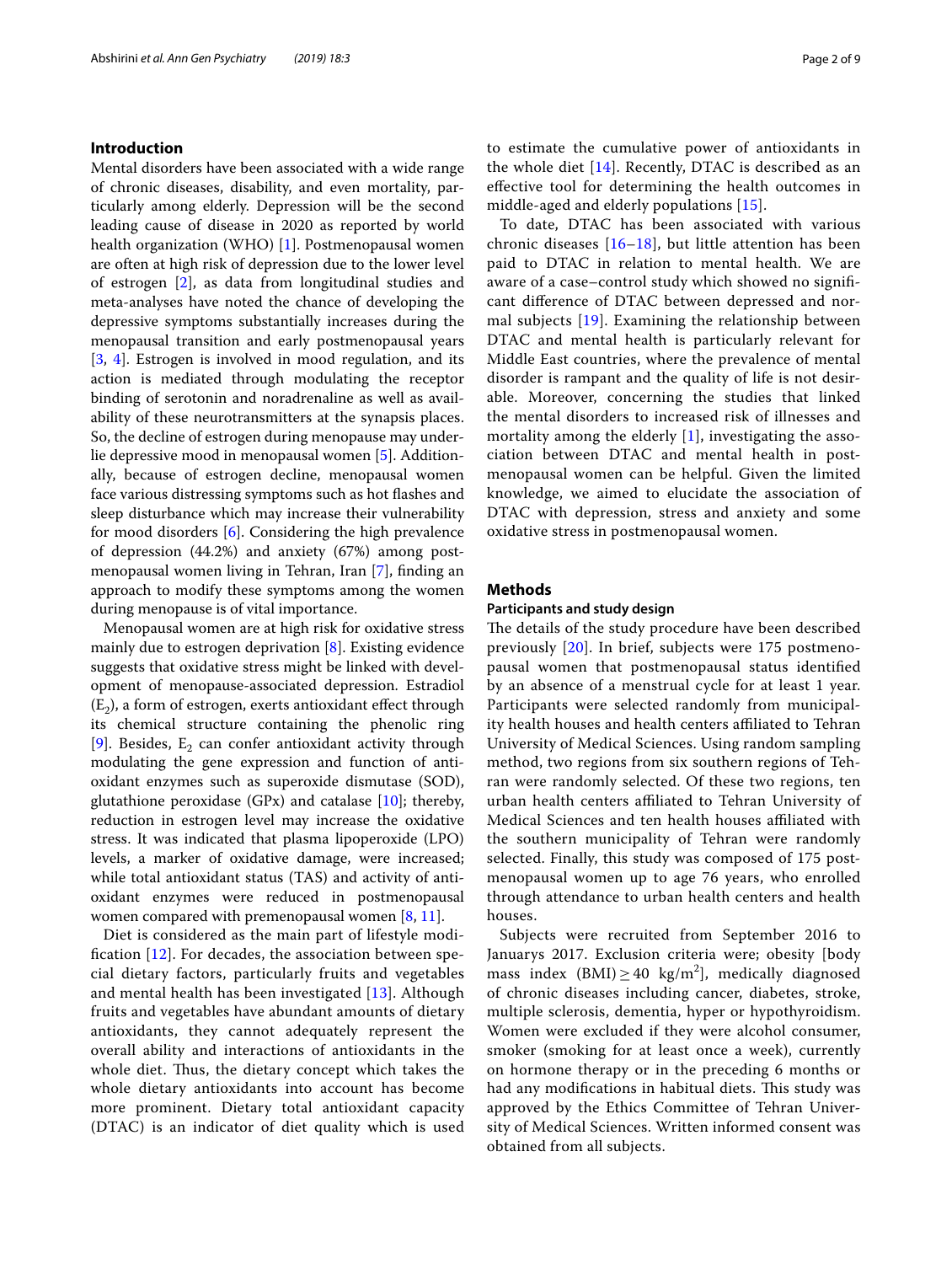# **Dietary intake assessment**

Subjects interviewed to respond to the validated semiquantitative food frequency questionnaire (FFQ) consisted of 147 items to assess the frequency of food consumption of participants during the previous year [[21\]](#page-8-11). Each subject's dietary data were converted to the gram, and then the average daily intake of nutrients and total energy were determined according to the Nutritionist 4 software modifed for Iranian foods.

DTAC was calculated by summing the individual dietary antioxidant capacities based on the oxygen radical absorbance capacity (ORAC) as described in our previous studies  $[20, 22]$  $[20, 22]$  $[20, 22]$  $[20, 22]$ . The DTAC values of the individuals were reported as micromole of Trolox Equivalents per day (µmol TE/day).

# **Sociodemographic, anthropometrics and physical activity measurement**

Self-reported information on general characteristics including age, educational level, marital and economic status, time since menopause, medical history, medicine and nutritional supplement use were obtained from all women. Height was measured using the wall-mounted stadiometer to the nearest 0.5 cm. Weight was measured in light clothing to the nearest 0.1 kg with a digital weighing scale (Seca725 GmbH & Co. Hamburg, Germany). Waist circumference (WC) was assessed to the nearest 0.5 cm using the fexible tape at the midpoint between the lowest rib and the iliac crest. BMI was calculated by dividing body weight (kg) by the square of body height  $(m<sup>2</sup>)$ . Physical activity was measured using the short form of the International Physical Activity Questionnaire (IPAQ) [\[23](#page-8-13)].

# **Blood collection and plasma biomarker processing**

12–14-h fasting blood sample was drawn and collected in a tube without ethylenediaminetetraacetic acid (EDTA) or heparin and placed on ice for  $1$  h. Then, it was centrifuged at 3000*g* for 10 min. Serum was separated, and frozen at  $-80$  °C for various biochemical evaluations. Serum total antioxidant capacity (TAC) was analyzed by a commercially available Kit (ZellBio GmbH, Germany) in accordance with the instructions of the manufacturer, based on the colorimetric assay of oxidation reduction at the wavelength of 490 nm. Intra- and inter-assay coeffcients of variation (CVs (were less than 3.4% and 4.2%, respectively. Malondialdehyde (MDA) was measured by commercially available colorimetric assay kit (ZellBio GmbH, Germany) according to the instructions of the manufacturer. In this method, MDA reacts with thiobarbituric acid (TBA) under a high temperature, then MDA–TBA produced by this reaction is measured based on the colorimetric assay on an acidic medium and high temperature  $(90-100 \degree C)$  at 535 nm. Intra- and interassay CVs were 5.8% and 7.6%, respectively. Superoxide dismutase (SOD), were determined using commercially available kits (ZellBio GmbH, Germany) based on the colorimetric method (420 nm), with intra- and interassay CVs of 5.8% and 7.2%, respectively. Oxidized lowdensity lipoprotein (Ox-LDL) was measured using an ELISA kit (ZellBio GmbH, Germany), with intra- and inter-assay CVs less than 10% and 12%, respectively.

# **Mental health assessment**

Depression Anxiety Stress Scales (DASS-42) was applied for measuring the mental health status of subjects. The DASS-42 consists of 42 items, 14 items per subscale: depression, anxiety, and stress. The respondent scores each item based on frequency or severity of emotional experiences over the last week on four-point scale ranged from 0 to 3. The score of 0 considered that the item "no symptoms at all" to 3 that indicates the item was "very severe". Five categories are represented for depression including normal (sore less than 9), mild (10–13), moderate (14–20), severe (21–27) and very severe (higher than 27). Based on obtained scores for stress, the following categories are considered: normal (less than 14), mild (15–18), moderate (19–25), severe (26–33) and very severe (higher than 33). The total scores for the anxiety subscale are categorized as normal  $(0-7)$ , mild  $(8-9)$ , moderate (10–14), severe (15–19) and extremely severe (higher than 19)  $[24]$  $[24]$  $[24]$ . This DASS-42 scale was tested on non-clinical samples to measure its psychometric properties  $[25, 26]$  $[25, 26]$  $[25, 26]$  $[25, 26]$  $[25, 26]$ . The validity and reliability of DASS-42 questionnaire have been assessed in Iranian subjects previously, and all three subscales were found to have high Cronbach's alpha coefficients (0.94 for the depression, 0.87 for the stress and 0.85 for the anxiety) [\[27\]](#page-8-17).

# **Statistical analysis**

SPSS software version 16 (Inc. Chicago, IL) was applied to carry out all analyses. Parameters were checked for normality by the Kolmogorov–Smirnov test, and data were reported as mean $\pm$ standard deviation and median (interquartile range) for normal and non-normal distribution, respectively. DTAC was adjusted for energy intake through the residual method [\[28](#page-8-18)]. Comparison of participant characteristics across the tertiles of DTAC was made by ANOVA test for continuous variables and chi-square test for categorical variables. Partial correlation adjusted for energy intake was performed to assess the correlation of DTAC and serum TAC with some dietary antioxidant nutrients. Adjusted means of oxidative stress biomarkers across the tertiles of DTAC were compared using the analysis of covariance (ANCOVA).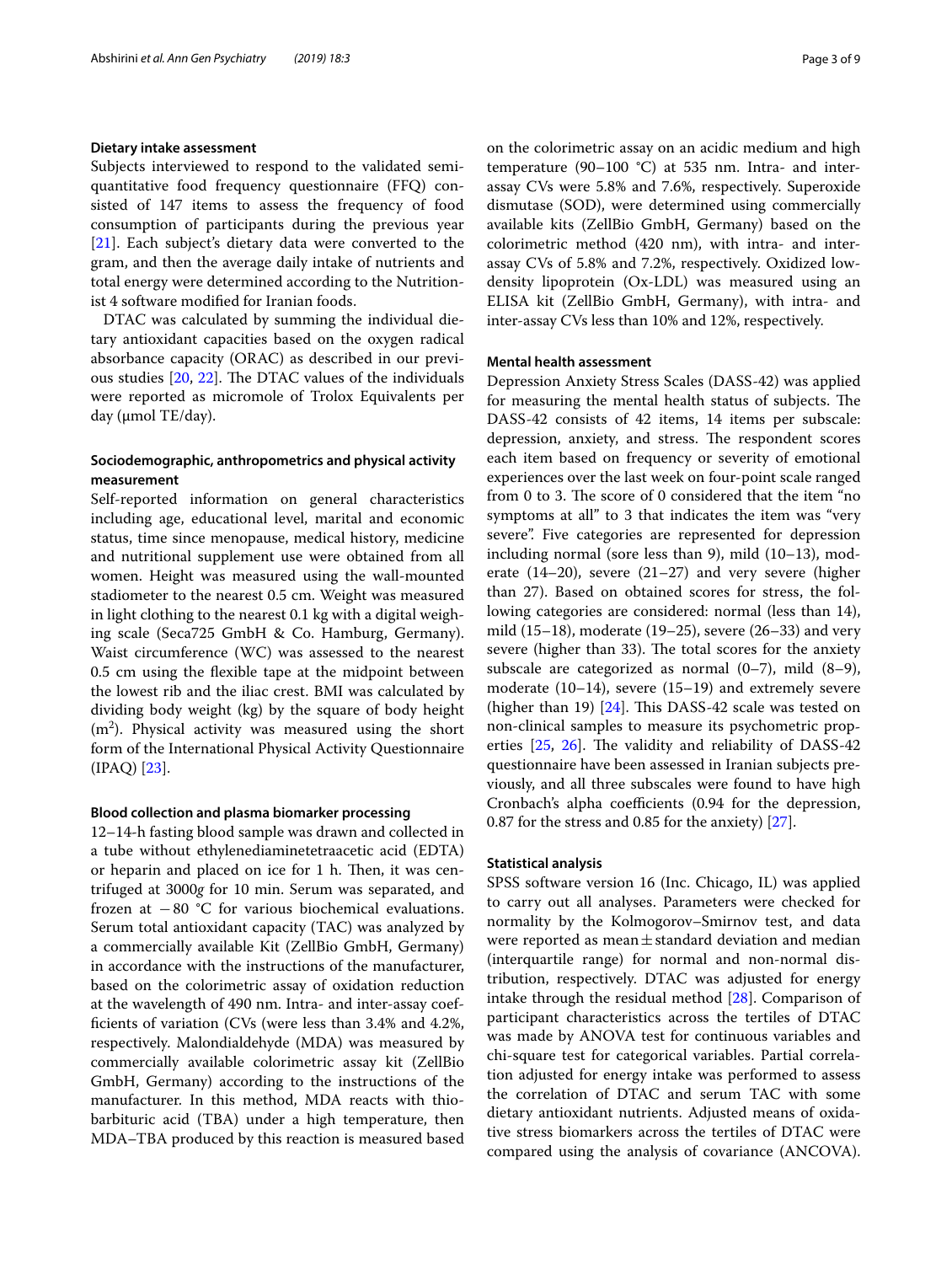The association between oxidative stress biomarkers and DTAC was determined by multiple linear regression. In addition, multiple linear regressions were performed to evaluate the association of DTAC and log-transformed psychological factors in three sets of models: (1) unadjusted model; (2) adjusted for age and time since menopause; (3) model 2 further adjusted for education, WC, physical activity, dietary supplement use, dietary intake of fiber, energy, and coffee. These covariates have been shown to be associated with DTAC in the present and previous studies [\[14](#page-8-5), [29](#page-8-19), [30\]](#page-8-20).

## **Results**

The distribution of women in the subscale category of mental health showed that 15% of women had severe and very severe symptoms of anxiety, while this distribution for depression and stress was 7% and 5%, respectively. Furthermore, our data revealed that about 4% of the population study (seven women) had severe and very severe symptoms of all three disorders (data not shown).

As shown in Table [1,](#page-4-0) with respect to general characteristics, no signifcant diference was observed across the tertiles of DTAC. The subject at higher tertiles of DTAC had higher dietary supplement use; however, it was not statistically significant (P-trend  $=$  0.08). Women included in the higher tertiles of DTAC had higher median WC than women included in the lower tertile of DTAC (106 vs. 103 cm), although the association was not statistically signifcant. In addition, subjects in higher tertiles of DTAC were more likely to be physically active (*P*-trend=0.02). Although DTAC was not associated with intake of energy, carbohydrate, and protein, but it was inversely associated with fat intake,  $(P\text{-}trend=0.01)$ , percent of energy from fat  $(P-$ trend $= 0.003)$  and positively associated with percent of energy from carbohydrate (P-trend < 0.001). In terms of psychological factors, our data revealed that women at the higher tertiles of DTAC had fewer symptoms of depression and anxiety  $(P-$ trend < 0.04).

According to partial correlation adjusted for energy intake, DTAC was highly correlated with the most of the dietary antioxidant components including vitamin C, β-cryptoxanthin, β-carotene, α-tocopherol, lycopene, lutein, zinc, magnesium (*P*-value<0.04), but not with selenium. While serum TAC showed no signifcant correlation with these antioxidants, it indicated a moderate positive correlation with selenium (*r*=0.14; *P*-value =  $0.08$ ) (Table [2\)](#page-5-0).

As indicated in Table [3](#page-5-1), after controlling for the potential confounders including age, time since menopause, education (year), WC (cm), physical activity (MET-min/ week), dietary supplement use (yes/no), dietary intake of fiber (g/day), energy (Kcal/day) and coffee (g/day) in multivariable linear regressions, DTAC was inversely associated with depression ( $β = 0.16$ , *P*-value=0.03), anxiety (β = − 0.21, *P*-value = 0.007), but not stress  $(\beta = -0.10, P-value = 0.1)$ . We ran the same multiple regression for the women with family history of depression  $(n=44)$ , and found no significant association between DTAC and depression, stress and anxiety (data not shown).

Multiple linear regression with the same covariates presented in Table [3](#page-5-1) showed no association between serum TAC and depression ( $β=0.04$ , *P*-value=0.5), stress ( $\beta$ =0.07, *P*-value=0.3) and anxiety score ( $\beta$ =0.08, *P*-value=0.3). MDA level also had no relationship with depression ( $\beta$ =0.05, *P*-value=0.4), stress ( $\beta$ =−0.008, *P*-value=0.9) and anxiety score ( $\beta$ =0.04, *P*-value=0.5). There was no significant association between SOD and depression ( $\beta$ =−0.03, *P*-value=0.6), stress ( $\beta$ =−0.06, *P*-value=0.4) and anxiety (β=-0.002, *P*-value=0.9). Ox-LDL also failed to exhibit any association with depression (β=−0.03, *P*-value=0.6), stress (β=0.06, *P*-value=0.4) and anxiety score ( $\beta$  = 0.03, *P*-value = 0.6) (data not shown).

Adjusted mean values of serum oxidative stress biomarkers across the tertiles of DTAC are shown in Table [4](#page-5-2). There was a significant difference between the adjusted mean of serum level of MDA (*P*-value <0.001) and TAC  $(P$ -value = 0.04) across the tertiles of DTAC. The lowest adjusted mean MDA was observed at the third tertile of DTAC, while the women at second tertile of DTAC had the highest adjusted mean of serum TAC. No signifcant relationship was found for ox-LDL and SOD.

Serum MDA showed an inverse correlation with DTAC (Fig. [1](#page-6-0)), whereas there was no correlation between DTAC and serum TAC, ox-LDL and SOD (data not shown). Multiple linear regression showed that the association between DTAC and serum TAC ( $β = 0.006$ , *P*-value = 0.9), ox-LDL (β = −0.04, *P*-value = 0.5) and SOD (β = −0.13,  $P$ -value = 0.07) was insignificant; whereas DTAC was inversely associated with serum MAD level ( $β = -0.37$ , *P*-value < 0.001) as shown in Table [5](#page-6-1).

# **Discussion**

To the best of our knowledge, the present study is among the few studies investigating the association between DTAC and mental disorders, and is the frst study to examine this association among the postmenopausal women. After adjusting for multiple variables, we found an inverse association between DTAC and depression and anxiety scores. However, no association was detected between DTAC and stress score. In respect of oxidative status, serum MDA level was inversely associated with DTAC. Although, there was no linear relationship between serum TAC and DATC, subjects in the second tertile of DTAC had higher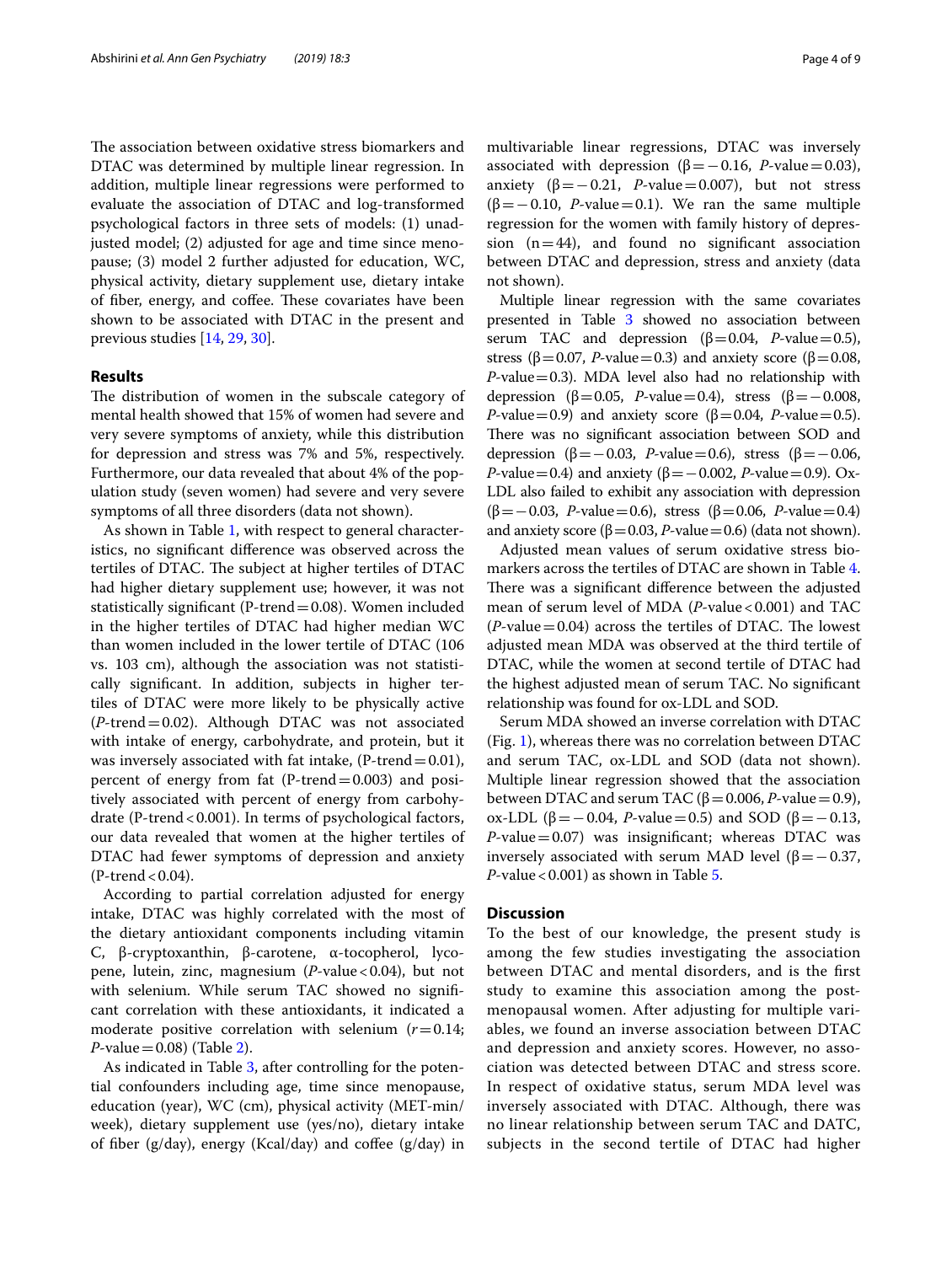| Characteristics                               | Tertiles of energy-adjusted DTAC | P-trend**          |                 |         |  |
|-----------------------------------------------|----------------------------------|--------------------|-----------------|---------|--|
|                                               | $T1(n=58)$                       | $T2(n=59)$         | $T3(n=58)$      |         |  |
| Energy-adjusted DTAC, median (µmol/day)       | 14,262.79                        | 18,462.49          | 23,208.09       |         |  |
| Sociodemographic factors                      |                                  |                    |                 |         |  |
| Age (year) <sup>+</sup>                       | 56.0(8.2)                        | 55.0 (7.0)         | 57.0 (10.0)     | 0.4     |  |
| Education (year) <sup>†</sup>                 | 4.0(6.0)                         | 5.0(6.0)           | 5.0(6.0)        | 0.1     |  |
| Menopausal years (year) <sup>†</sup>          | 6.5(9.7)                         | 4.0(6.0)           | 8.0 (11.0)      | 0.9     |  |
| Marital status $n$ (%)*                       |                                  |                    |                 |         |  |
| Married                                       | 45 (25.7)                        | 51(29.1)           | 49 (28.0)       | 0.3     |  |
| Single/divorced/single                        | 13(7.4)                          | 8(4.6)             | 9(5.1)          |         |  |
| Economic status, n (%)*                       |                                  |                    |                 |         |  |
| High/average                                  | 18 (10.3)                        | 22(12.6)           | 21(12.0)        | 0.5     |  |
| Low                                           | 40 (22.9)                        | 37 (21.0)          | 37 (21.0)       |         |  |
| Supplement use and medical history n (%)*     |                                  |                    |                 |         |  |
| Dietary supplement use                        | 33 (18.9)                        | 36(20.6)           | 42 (24.0)       | 0.08    |  |
| Family history of depression                  | 14(25.7)                         | 15(25.7)           | 15(25.7)        | 0.8     |  |
| <b>CVD</b>                                    | 25(14.3)                         | 16(9.1)            | 15(8.6)         | 0.8     |  |
| Metabolic disorders                           | 12(14.3)                         | 21(9.1)            | 20(8.6)         | 0.1     |  |
| Anthropometric and physical activity measures |                                  |                    |                 |         |  |
| Height (cm) <sup>+</sup>                      | 154.0(6.5)                       | 155.0(6.5)         | 155.7(7.6)      | 0.1     |  |
| Weight (kg) <sup>+</sup>                      | 72.7 (11.8)                      | 74.0 (12.6)        | 74.6 (12.3)     | 0.3     |  |
| BMI $(kg/m2)†$                                | 29.6 (8.4)                       | 30.4(5.5)          | 30.0(4.7)       | 0.8     |  |
| WC (cm) <sup>†</sup>                          | 103.0 (13.6)                     | 102.5 (14.0)       | 106.0 (13.6)    | 0.5     |  |
| Physical activity (MET min/week) <sup>†</sup> | 460.0 (462.0)                    | 471.0 (789.0)      | 585.7 (1128.0)  | 0.02    |  |
| Dietary factors                               |                                  |                    |                 |         |  |
| Energy intake (kcal/day) <sup>‡</sup>         | $2369.4 \pm 397.6$               | $2138.4 \pm 450.6$ | 2324.6 ± 511.4  | 0.5     |  |
| Carbohydrate (g/day) <sup>+</sup>             | 331.6 (110.7)                    | 306.6 (103.4)      | 349.8 (108.4)   | 0.2     |  |
| Protein (g/day) <sup>‡</sup>                  | $83.4 \pm 17.5$                  | $77.2 \pm 17.0$    | $84.9 \pm 20.7$ | 0.6     |  |
| Fat (g/day) <sup>+</sup>                      | 74.6 (32.6)                      | 67.6 (17.6)        | 67.0 (33.1)     | 0.01    |  |
| Carbohydrate (%EI)                            | $57.4 \pm 5.8$                   | $60.3 \pm 5.4$     | $61.5 \pm 4.9$  | < 0.001 |  |
| Protein (%EI)                                 | $14.0 \pm 1.9$                   | $14.5 \pm 1.8$     | $14.6 \pm 1.8$  | 0.1     |  |
| Fat (%EI)                                     | 29.5 (8.7)                       | 27.3(6.0)          | 27.5(6.4)       | 0.003   |  |
| DASS-42 score                                 |                                  |                    |                 |         |  |
| Depression <sup>+</sup>                       | 8.5(10.0)                        | 6.0(8.0)           | 5.5(9.0)        | 0.03    |  |
| Stress <sup>+</sup>                           | 9.0(9.0)                         | 10.0(9.0)          | 9.0(10.0)       | 0.4     |  |
| Anxiety <sup>†</sup>                          | 8.0(6.0)                         | 7.0(6.0)           | 5.0(5.0)        | 0.02    |  |

# <span id="page-4-0"></span>**Table 1 Demographic, anthropometric, dietary and psychological characteristics of study participant across the tertiles of energy-adjusted DTAC (***n***=175)**

Socioeconomic status defned as: having 3 or less living items for low status, 4–6 living items for average status, and 7–9 living items at home for high status

*DTAC* dietary total antioxidant capacity, *CVD* cardiovascular disease, *BMI* body mass index, *WC* waist circumference, *MET* metabolic equivalents task, *EI* energy intake, *DASS* depression, anxiety and stress scale

 $\dagger$  Data are expressed as mean  $\pm$  SD

† Data are expressed as median (IQR)

\* Number of subjects having the characteristic with %

\*\* ANOVA test used for continuous variables and chi-square test used for categorical variables

serum TAC level compared with the subjects in the frst tertile. No association was observed between DTAC and serum ox-LDL and SOD concentration.

In line with our fndings, a study on postmenopausal women revealed a strong negative link between the whole plant dietary pattern (consisting of whole grains, fruits, and vegetables) and depression [[31\]](#page-8-21). Several studies also showed that adherence to healthy dietary patterns such as Mediterranean-type diet and Alternative Healthy Eating Index (AHEI) was associated with reduced risk of depression [[32](#page-8-22), [33\]](#page-8-23) and anxiety [\[34](#page-8-24)]. However, a Brazilian study reported no association between DTAC and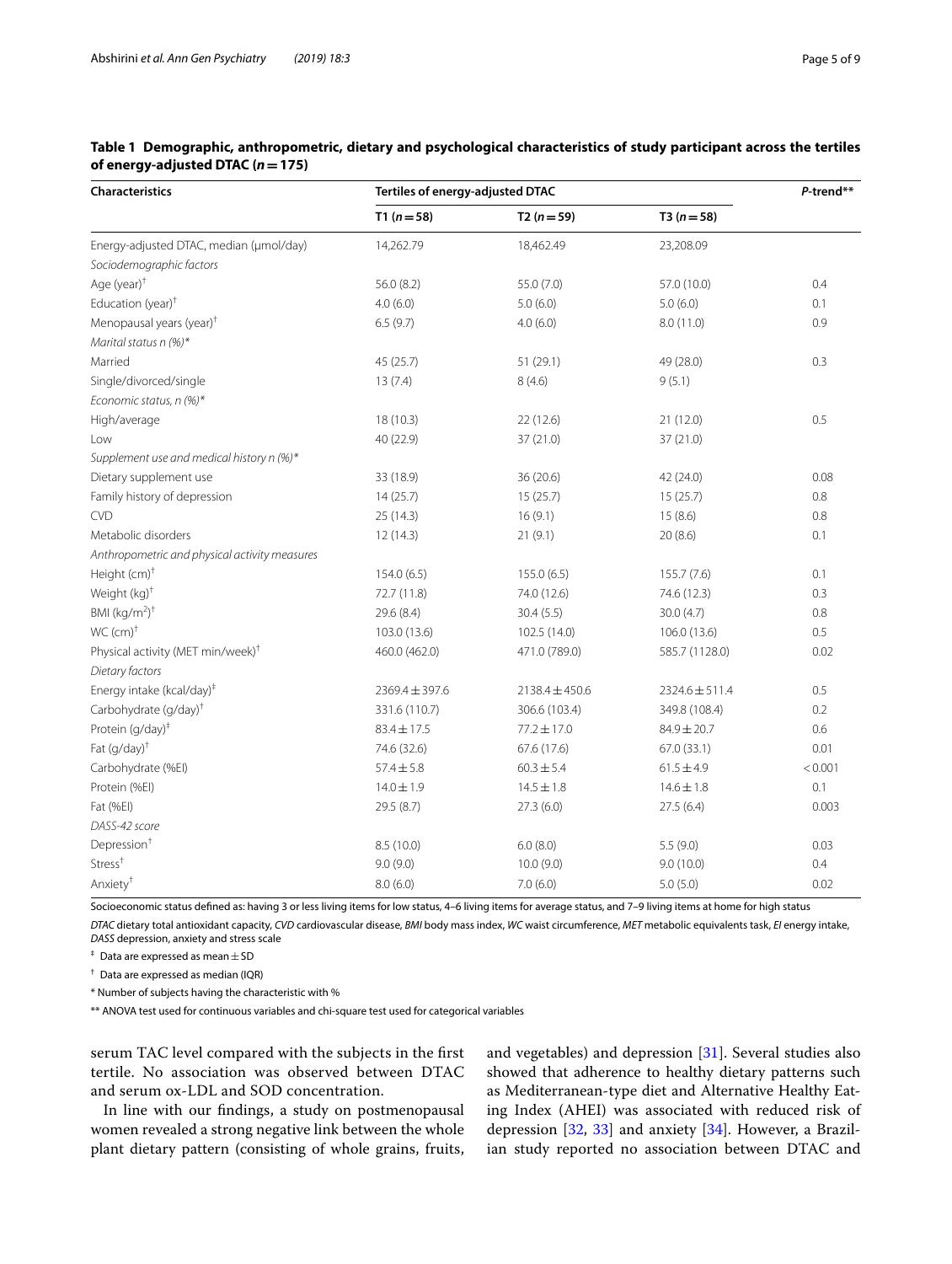<span id="page-5-0"></span>**Table 2 Correlation of DTAC and serum TAC value with intakes of some dietary antioxidant component**

| Dietary antioxidant intake | Partial correlations ( $n = 175$ ) <sup>†</sup> |         |           |      |  |  |  |
|----------------------------|-------------------------------------------------|---------|-----------|------|--|--|--|
|                            | <b>DTAC</b>                                     |         | Serum TAC |      |  |  |  |
|                            | r                                               | Ρ       | r         | Ρ    |  |  |  |
| Vitamin C (mg/day)         | 0.53                                            | < 0.001 | 0.03      | 0.6  |  |  |  |
| β-Cryptoxanthin (μg/day)   | 0.43                                            | < 0.001 | 0.02      | 0.7  |  |  |  |
| B-Carotene (µg/day)        | 0.31                                            | < 0.001 | 0.01      | 0.8  |  |  |  |
| a-Tocopherol (mg/day)      | 0.18                                            | 0.01    | 0.07      | 0.3  |  |  |  |
| Lycopene (µg/day)          | 0.15                                            | 0.04    | 0.04      | 0.5  |  |  |  |
| Lutein (µg/day)            | 0.20                                            | 0.007   | 0.08      | 0.2  |  |  |  |
| Zinc (mg/day)              | 0.16                                            | 0.03    | 0.01      | 0.8  |  |  |  |
| Selenium (µg/day)          | 0.04                                            | 0.5     | 0.14      | 0.06 |  |  |  |
| Magnesium (mg/day)         | 0.41                                            | 0.001   | 0.11      | 0.1  |  |  |  |

*DTAC* dietary total antioxidant capacity, *TAC* total antioxidant capacity

† Partial correlations between DTAC and serum TAC. Dietary antioxidants intakes were adjusted for energy

depression and anxiety [[35\]](#page-8-25). These inconsistencies could be explained by various food processing and cooking in diferent cultures, which can afect the availability and content of dietary antioxidants [[36](#page-8-26)].

In our study, no signifcant association was found between DTAC and depression, anxiety and stress in women with family history of depression. This may suggest that high TAC diets may not be as protective in individuals with genetic components of depression as it is in women without family history, although it needs to be confrmed in a larger study.

In the current study, no association was detected between DTAC and stress score. However, the result of other studies reported Mediterranean diet or appropriate consumption of fruits and vegetables (fve servings/day) were associated with reduced risk of psychological distress [\[34](#page-8-24), [37\]](#page-8-27). Further interventions are required to elucidate the efect of DTAC in relation to stress symptoms.

We found that women with higher DTAC had lower serum MDA level. Moreover, participants in the second tertile of DTAC had higher serum TAC level, while the level did not change in the third tertile, suggesting the existence of threshold levels associated with DTAC. However, serum TAC had no association with DTAC in multivariable model. These findings may suggest that high TAC diets may prevent lipid peroxidation, independent of serum TAC in postmenopausal women. So far, studies on the association between DTAC and blood

<span id="page-5-1"></span>**Table 3 Multivariate linear regression analyses of the energy-adjusted DTAC and depression, stress, and anxiety scores**   $(n = 175)$ 

| DTAC $(\mu \text{mol}/\text{day})^{\dagger}$ | <b>Depression score</b>        |       | Stress score                   |     | <b>Anxiety score</b>           |       |
|----------------------------------------------|--------------------------------|-------|--------------------------------|-----|--------------------------------|-------|
|                                              | Coefficient standard $\beta$ P |       | Coefficient standard $\beta$ P |     | Coefficient standard $\beta$ P |       |
| Unadjusted model                             | $-0.14$                        | 0.053 | $-0.05$                        | 0.3 | $-0.19$                        | 0.008 |
| Model 1                                      | $-0.14$                        | 0.06  | $-0.06$                        | 0.3 | $-0.19$                        | 0.01  |
| Model 2                                      | $-0.16$                        | 0.03  | $-0.10$                        | 0.1 | $-0.21$                        | 0.007 |

Depression, anxiety, stress scores were log10 transformed

*DTAC* dietary total antioxidant capacity

Model 1, adjustment for age (year) and years since menopause (year)

Model 2, further adjustment for education (year), waist circumference (cm), physical activity (MET min/week), dietary supplement use (yes/no), dietary intake of fber (g/day), energy (kcal/day) and coffee (g/day)

† DTAC was adjusted for energy intake by residual method

<span id="page-5-2"></span>

| Table 4 Adjusted mean values for serum biomarkers of oxidative stress across tertiles of energy-adjusted DTAC $(n=175)$ |  |
|-------------------------------------------------------------------------------------------------------------------------|--|
|-------------------------------------------------------------------------------------------------------------------------|--|

| <b>Variables</b> | Tertiles of energy-adjusted DTAC |               |            |               |            |               |          |                    |  |
|------------------|----------------------------------|---------------|------------|---------------|------------|---------------|----------|--------------------|--|
|                  | $T1(n=58)$                       |               | $T2(n=59)$ |               | $T3(n=58)$ |               | P-value* | <b>Effect size</b> |  |
|                  | Mean                             | 95% CI        | Mean       | 95% CI        | Mean       | 95% CI        |          | of ANCOVA<br>test  |  |
| TAC (mM)         | 0.44                             | $0.42 - 0.45$ | 0.46       | $0.44 - 0.47$ | 0.44       | $0.42 - 0.45$ | 0.04     | 0.03               |  |
| MDA (µM)         | 5.3                              | $4.7 - 6.0$   | 4.8        | $4.2 - 5.4$   | 3.4        | $3.0 - 3.8$   | < 0.001  | 0.13               |  |
| Ox-LDL (ng/l)    | 1548.8                           | 1339.6-1794.7 | 1655.7     | 1432.1-1918.6 | 1489.3     | 1285.2-1725.8 | 0.6      | 0.03               |  |
| SOD (U/ml)       | 36.0                             | $34.1 - 38.1$ | 33.8       | $32.0 - 35.8$ | 33.9       | $31.9 - 35.7$ | 0.1      | 0.02               |  |

Values are geometric means and 95% CI

*DTAC* dietary total antioxidant capacity, *TAC* total antioxidant capacity, *MDA* malondialdehyde, *Ox-LDL* oxidized low-density lipoprotein, *SOD* superoxide dismutase \* ANCOVA test, adjusted for age, time since menopause, education (year), waist circumference (cm), physical activity (MET min/week), dietary supplement use (yes/ no), dietary intake of fber (g/day), energy (kcal/day), and cofee (g/day)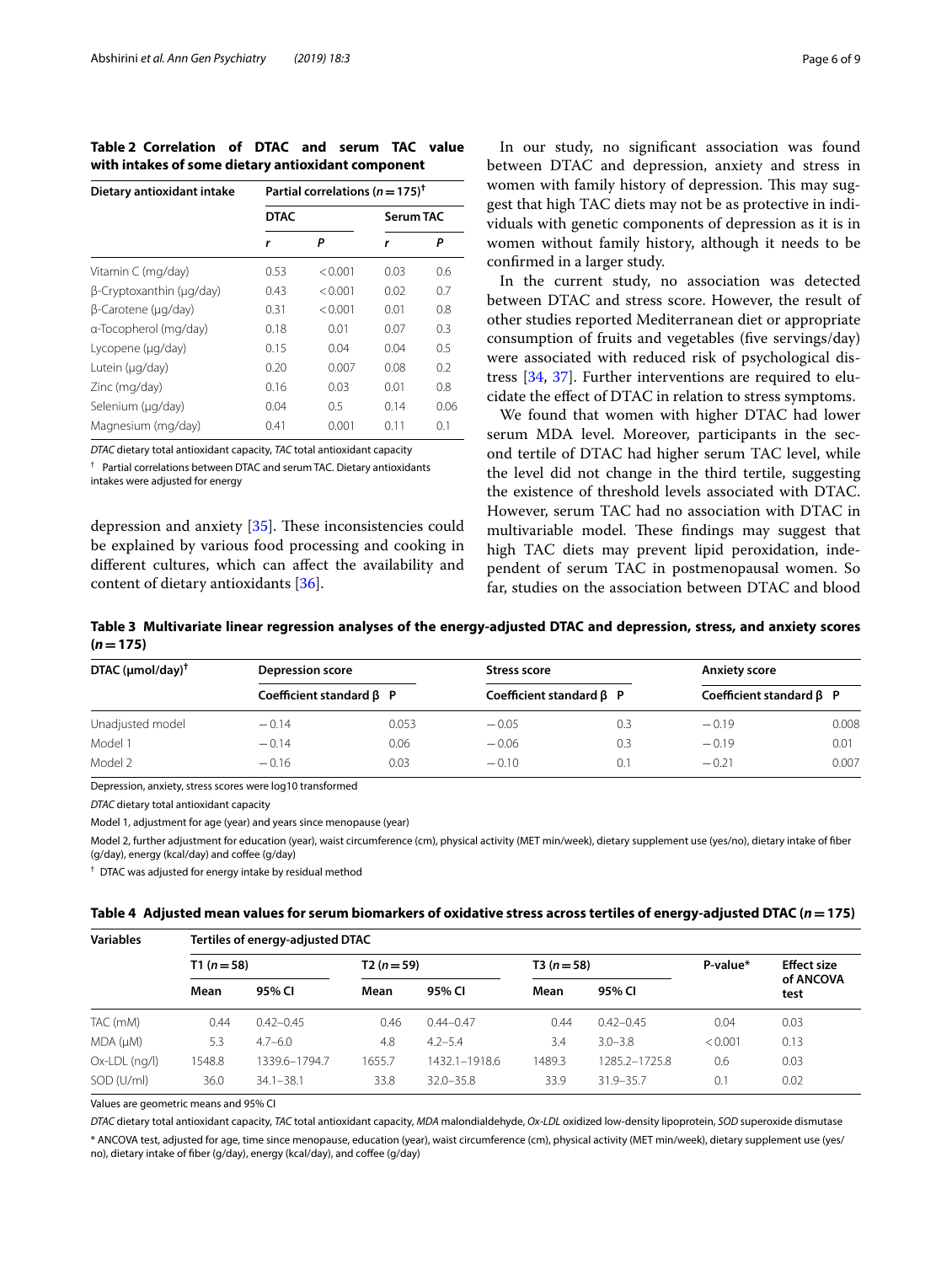

<span id="page-6-1"></span><span id="page-6-0"></span>**Table 5 Multivariate linear regression analyses of the energy-adjusted DTAC and serum biomarkers of oxidative stress (***n***=175)**

| DTAC $(\mu \text{mol}/\text{day})^{\dagger}$ | Coefficient standard $\beta$ | P-value |
|----------------------------------------------|------------------------------|---------|
| TAC (mM)                                     | 0.006                        | 09      |
| MDA (µM)                                     | $-0.37$                      | < 0.001 |
| $Ox$ -LDL $(nq/l)$                           | $-0.04$                      | 0.5     |
| SOD (U/ml)                                   | $-0.13$                      | 0.07    |

Adjusted for age (year) and years since menopause (year) education (year), waist circumference (cm), physical activity (MET min/week), dietary supplement use (yes/no), dietary intake of fber (g/day), energy (kcal/day) and cofee (g/day)

Serum biomarkers of oxidative stress were log10 transformed

*DTAC* dietary total antioxidant capacity, *TAC* total antioxidant capacity, *MDA* malondialdehyde, *Ox-LDL* oxidized low-density lipoprotein, *SOD* superoxide dismutase

† DTAC was adjusted for energy intake by residual method

antioxidant status among postmenopausal women and geriatric populations are scare and controversial [[38](#page-8-28)[–40](#page-8-29)]. A study in overweight and obese postmenopausal women reported that plasma TAC was positively associated with DTAC and dietary intake of antioxidant vitamins such as flavones and proanthocyanidins [[38\]](#page-8-28). Proanthocyanidins and catechins are among the main compounds responsible for the increase of plasma TAC [[41\]](#page-8-30). Notably, tea as the major food source for these compounds [[42\]](#page-8-31) was accounted for about 36% of total DTAC estimated in our study, followed by fruit (30%) and vegetable (14%) (data not shown); therefore, consuming more tea and fruits in the subjects with higher DTAC might have resulted in somehow elevated serum TAC and reduced MDA level. However, no association was found between DTAC with plasma TAC, MDA, ox-LDL level and antioxidant enzymes such as SOD in overweight and obese postmenopausal women [\[40\]](#page-8-29), and elderly subjects [\[43](#page-8-32)]. Similarly, consumption of a high TAC diet for 2 weeks did not signifcantly alter the plasma TAC, ox-LDL, and protein carbonyls compared to low TAC diet in older people, although serum MDA reduced during low TAC diet. The short duration of intervention and compensatory response by homeostatic mechanisms was described for the lack of association [\[39](#page-8-33)]. Nevertheless, DTAC was negatively linked with plasma ox-LDL in young adults [[30\]](#page-8-20), suggesting that habitual high TAC diet might not be efficient in the substantial modification in ox-LDL in postmenopausal women. These discrepancies could be explained by many factors such as various food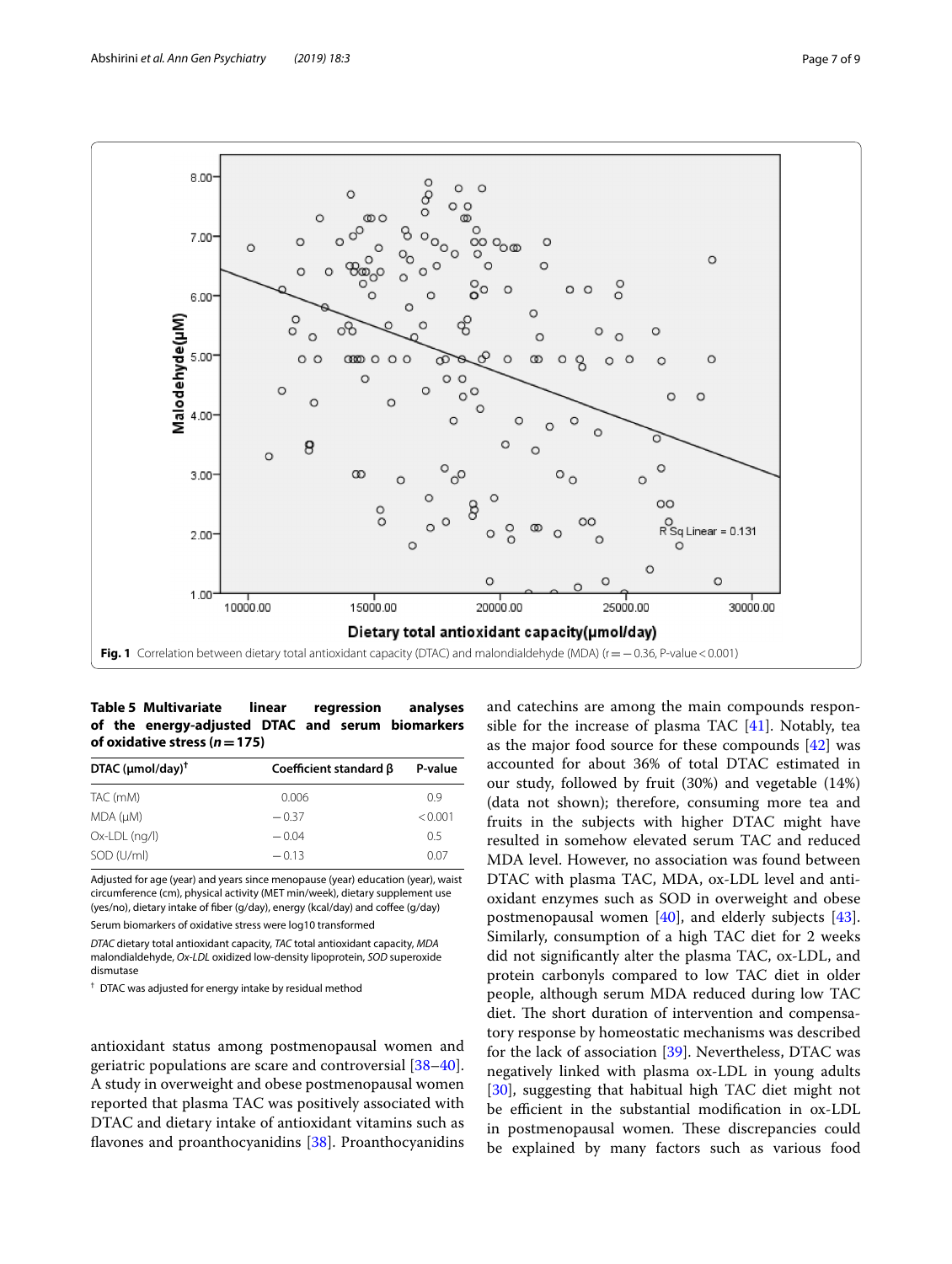processing and cooking which can afect the availability and content of dietary antioxidants, as we mentioned before [[36](#page-8-26)]. In addition, diferences in bioavailability or absorption of antioxidants may afect blood TAC level [[43\]](#page-8-32). Furthermore, it is possible that other components of blood antioxidants such as carotenoids may show better association with DTAC [\[44\]](#page-8-34). Some experimental studies found no signifcant increase in TAC level after intake of antioxidant-rich foods, while single carotenoids signifcantly increased [[45,](#page-8-35) [46\]](#page-8-36). However, this information was not collected in the present study. Future studies are needed to clarify the efect of DTAC on various blood antioxidants in the menopause age.

The anti-oxidative and anti-inflammatory essence of the antioxidant-rich diets might explain the inverse association between DTAC and depression and anxiety. It is documented that depressive mood is highly related with impaired antioxidant defense and infammatory status [[47,](#page-8-37) [48](#page-8-38)]. Additionally, age-related reduction in the level of antioxidants has been shown in the frontal lobe of brain that is vital in mental functions [\[49,](#page-8-39) [50](#page-8-40)].

In our study, serum biomarkers were not associated with psychological factors. Plasma TAC and some other markers of oxidative stress were not associated with anxiety and depression [[35\]](#page-8-25). However, a study in university male students found a negative correlation between serum TAC level and depression score [[19\]](#page-8-9). Measurements of a few oxidative stress biomarkers may not truly refect the in vivo antioxidant status and investigating various biomarkers has been suggested [[51\]](#page-8-41).

The present study has strengths and limitations. First, this study is the frst study that explored association between DTAC and mental health in postmenopausal women. Second, to achieve the more accurate DTAC estimation, we assessed the intake of spices and herbs with high TAC value that are frequently used in Iranian diet. The under/overestimation in DTAC assessment due to cultivation procedures, storage, and cooking or some unmeasured confounding factors could have mediated the observed association [\[36](#page-8-26)]. Finally, cross-sectional design of study precluded us from concluding any cause– efect relationship.

Our fndings suggest that higher DTAC is associated with lower depression and anxiety scores in postmenopausal women. In addition, higher DTAC is associated with lower serum MDA; hence postmenopausal women who are more prone to oxidative stress can reap the benefts of high TAC diets to improve their psychological disturbances and reduce the oxidative damage in their body.

### **Authors' contributions**

FS and GS conceived and developed the idea for the paper and revised the manuscript; ZA, MS and ME contributed to data collection and MA and HM

wrote numerous drafts; MQ and FK contributed to data analysis and interpretation of the data. All authors read and approved the fnal manuscript.

### **Author details**

<sup>1</sup> Department of Community Nutrition, School of Nutritional Sciences and Dietetics, Tehran University of Medical Sciences, Hojatdost Street, Naderi Street, Keshavarz Blv., Tehran, Iran. <sup>2</sup> Students' Scientific Research Center, Tehran University of Medical Sciences, Tehran, Iran.<sup>3</sup> Department of Cellular, Molecular Nutrition, School of Nutritional Sciences and Dietetics, Tehran University of Medical Sciences, Tehran, Iran. 4 Non-communicable Diseases Research Center, Alborz University of Medical Sciences, Karaj, Iran.<sup>5</sup> Chronic Diseases Research Center, Endocrinology and Metabolism Population Sciences Institute, Tehran University of Medical Sciences, Tehran, Iran.

#### **Acknowledgements**

We would like to express our gratitude to the participants of the current study.

### **Competing interests**

The authors declare that they have no competing interests.

### **Availability of data and materials**

The datasets used and/or analyzed during the current study are available from the corresponding author on reasonable request.

### **Consent for publication**

Not applicable.

### **Ethics approval and consent to participate**

The study protocol was approved by the Ethics Committee of Tehran University of Medical Sciences.

### **Funding**

This research has been supported by Tehran University of Medical Sciences (TUMS) (Grant No. 95-02-161-32419) as well as by Students' Scientifc Research Center, Tehran University of Medical Sciences, Tehran, Iran (Grant No 96-01-61-33952).

## **Publisher's Note**

Springer Nature remains neutral with regard to jurisdictional claims in published maps and institutional afliations.

Received: 3 November 2018 Accepted: 20 February 2019

#### **References**

- <span id="page-7-0"></span>1. Organization W.H. Depression and other common mental disorders: global health estimates. Geneva: WHO; 2017.
- <span id="page-7-1"></span>2. Unsal A, Tozun M, Ayranci U. Prevalence of depression among postmenopausal women and related characteristics. Climacteric. 2011;14(2):244–51.
- <span id="page-7-2"></span>3. Bromberger JT, Matthews KA, Schott LL, Brockwell S, Avis NE, Kravitz HM, et al. Depressive symptoms during the menopausal transition: the Study of Women's Health Across the Nation (SWAN). J Afect Disord. 2007;103(1–3):267–72.
- <span id="page-7-3"></span>4. Woods NF, Smith-DiJulio K, Percival DB, Tao EY, Mariella A, Mitchell ES. Depressed mood during the menopausal transition and early postmenopause: observations from the Seattle Midlife Women's Health Study. Menopause (New York, NY). 2008;15(2):223–32.
- <span id="page-7-4"></span>5. Schmidt PJ, Rubinow DR. Sex hormones and mood in the perimenopause. Ann N Y Acad Sci. 2009;1179(1):70–85.
- <span id="page-7-5"></span>6. Jofe H, Crawford SL, Freeman MP, White DP, Bianchi MT, Kim S, et al. Independent contributions of nocturnal hot fashes and sleep disturbance to depression in estrogen-deprived women. J Clin Endocrinol Metab. 2016;101(10):3847–55.
- <span id="page-7-6"></span>7. Abdi N, Solhi M. Quality of life in postmenopausal women in Tehran. Iran J Health Educ Health Promot Owner. 2014;2(2):87–96 **[In persian]**.
- <span id="page-7-7"></span>8. Sánchez-Rodríguez MA, et al. Menopause as risk factor for oxidative stress. Menopause. 2012;19(3):361–7.